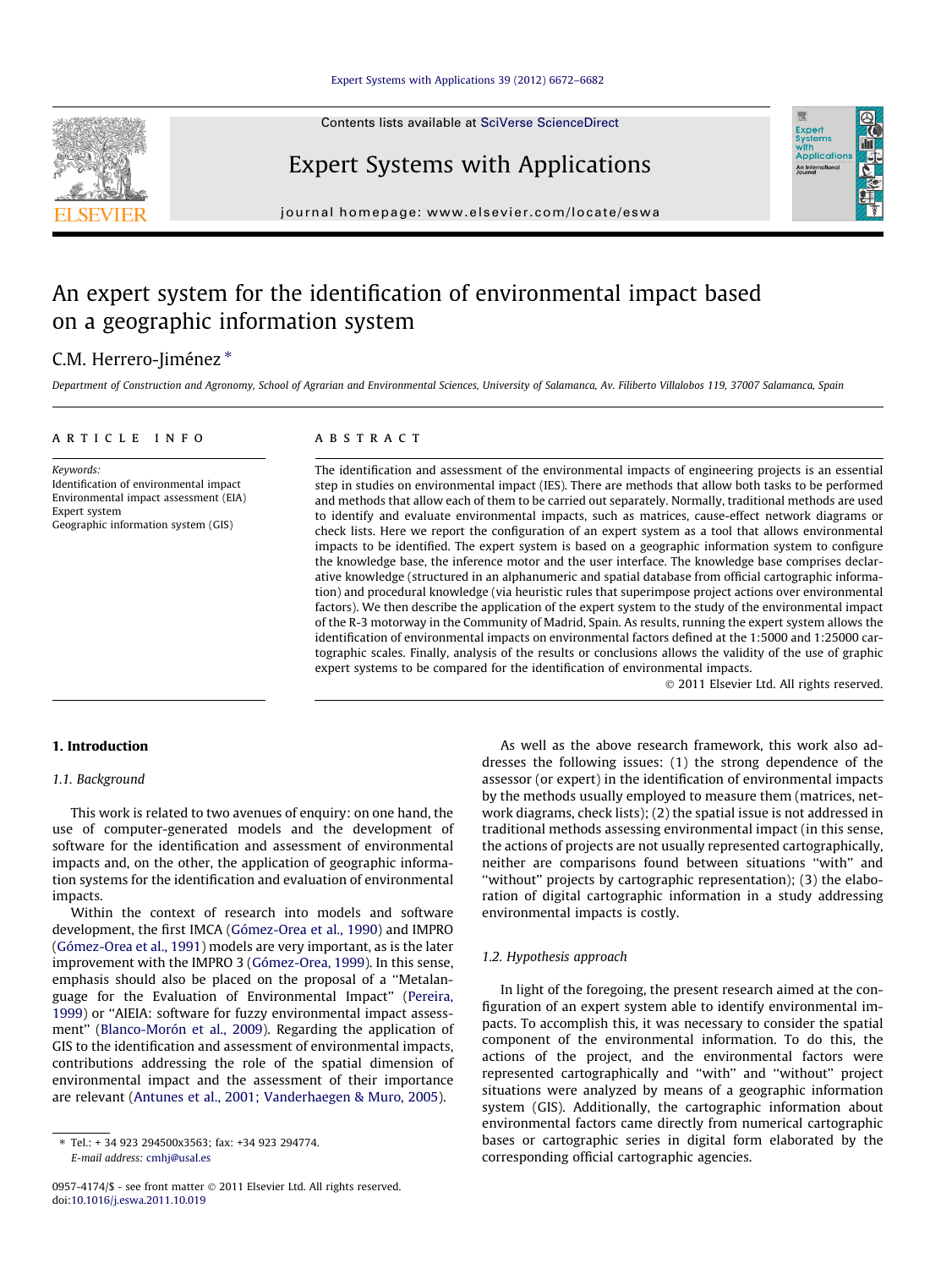## 2. Configuration of the expert system

An expert system has three main components: a knowledge base, an inference engine, and a user interface. In turn, the knowledge base is formed by declarative knowledge (i.e., about facts) and procedural knowledge (i.e., about procedures for searching or actions). Declarative knowledge is stored in databases. In the present case, declarative knowledge was the information contained in both the thematic and spatial databases of the GIS. Evidently, the information of both the thematic and spatial databases must refer to both the project and the environment.

Procedural knowledge should contain the procedures that allow environmental impacts to be identified from actions in the project and environmental factors. The most advisable type of representation of knowledge for our expert system was rules, also known as ''heuristic rules''.

The inference engine allows a series of rules, but not others, to be used. Finally, the user interface allows two-way interaction between the computer and the user.

The heuristic rules that allow environmental impacts to be identified by the expert system were based on three essential relationships of the project and the environment [\(Gómez-Orea, 1999\)](#page--1-0): (1) the project is located in space; that is, the environment supports the project; (2) the project extracts, consumes, or uses resources from the environment; i.e., the environment is the sources of materials and resources; (3) the project emits effluents, residues and contaminants into the air, water and soil; that is, the environment receives contaminating agents from the project and disperses, filters or purifies them.

The above relationships demand that three types of action, environmental factors and environmental impacts be distinguished. These three types of relationships are shown in [Table 1](#page--1-0).

#### 2.1. Declarative knowledge

As mentioned, declarative knowledge is knowledge about facts. This knowledge is stored in a database. In the hypothesis formulated, it was considered that declarative knowledge was stored in both the graphic and thematic GIS database. Evidently, the structure of the thematic database will be relational and the tables and relationships between themwill depend on the GIS adopted in the verification test.

Moreover, the information about the environment should be at different graphical scales in order to be able to identify environmental impacts that are verified at different scales. The cartographic information of the project demanded a description of the different location alternatives expressed with the level of detail corresponding to the decision level at which the proposal for action was found.

Regarding the types of action and environmental factors mentioned above, let us now see how each of them is represented.

#### 2.1.1. Type of project actions

From the topological point of view, the different activities of the project can be considered as follows.

The actions or elements of the project that occupy or transform space will normally have a specific extent. Accordingly, it was agreed that this type of activity would necessarily be defined by polygons. It was necessary to specify whether (a) this involved direct destruction of all the environmental factors present on the ground and in the air (the case of the construction of buildings and infrastructures); (b) it involved the direct destruction of some environmental factors (not all) present on the ground, except water and air, and (c) it did not involve the destruction of any environmental factor, but led to a change in land use.

The actions of the project that specified the extraction of certain resources required that the following should be determined: (a)

the site of capture or extraction of the resource (defined topologically as a point or a polygon); (b) the trajectory of the transport or distribution of such a resource (defined topologically by a line), and (c) the site of consumption or use of the resource (defined by a point, a line, or a polygon).

The actions of the project that required the emission of effluents were also defined as points, lines or polygons, depending on whether one is dealing respectively with point-like, linear or diffuse sources. Similar to the actions involving the extraction of resources, the emission of effluents required the following to the determined: (a) the location of the initial source of emission, which may be at a specific point, linear or superficial, and whether the emission was directed into the air, the water or the soil (it is also possible to specify the type of contaminating agent – physical, chemical or biological); (b) the geographic extent or area of influence of the effect brought about by the dispersion and mobility of the pollutant in the air, water or soil (the greatest mobility is seen in the air and in the water, both surface and underground). In the case of the soil, two cases may appear: one in which the contaminant is not dispersed (the pollution was delimited geographically by the source of the emission) and another in which the polluting agent was dispersed by the infiltration and mobility of groundwater (in which case an area of influence is generated.

#### 2.1.2. Types of environmental factors

Likewise, from the topological perspective environmental factors were defined as follows. The environmental factors that were affected by the location of the new activities depended on the destructive nature of the activity, as seen above.

If the activity involved the construction of an infrastructure or building, this involved the direct destruction of the environmental factor present on the ground (except the water and the air). Accordingly, the environmental factors affected were the gea (polygon) the geomorphology (polygon), the soil (polygon), the vegetation (polygon), landscape (polygon), land use (polygon), settlements (polygon), and infrastructures (points, lines and polygons). If the activity involved the destruction of some environmental factors present on the ground, land use (polygon) and the corresponding environmental factor or factors were modified, and if the activity did not destroy any environmental factor, only land use was modified (polygon).

The environmental factors that acted as resources of the project and that were useful from the point of view of the identification of the environmental impact were: (a) non-renewable resources that were consumed through their extraction. This mainly refers to soils and minerals (mining exploitations); that is, gea (quarries, mines), the soil (gravel pits) and the geomorphology (gravel pits and quarries). This resource was defined as a polygon; (b) renewable resources, mainly water (irrigation, water services, for example), both surface and underground. This factor was defined with a point (springs, wells), a line (streams and rivers) and polygons (reservoirs, lakes, etc.).

The environmental factors that received the effluents directly from the project were the air, water and soil. Air was not represented topologically in the system, such that the way it was affected was defined by the space in which it was affected by the pollutant. Surface water was represented by the three basic topological elements. Underground water was represented by points (wells and boreholes) and by polygons (aquifers). Finally, the soil, from the pedological point of view, was defined by polygons.

#### 2.2. Heuristic rules

## 2.2.1. Identification of impacts by location/space transformation

The identification of an impact by location/transformation was carried out through the following topological analysis: when the